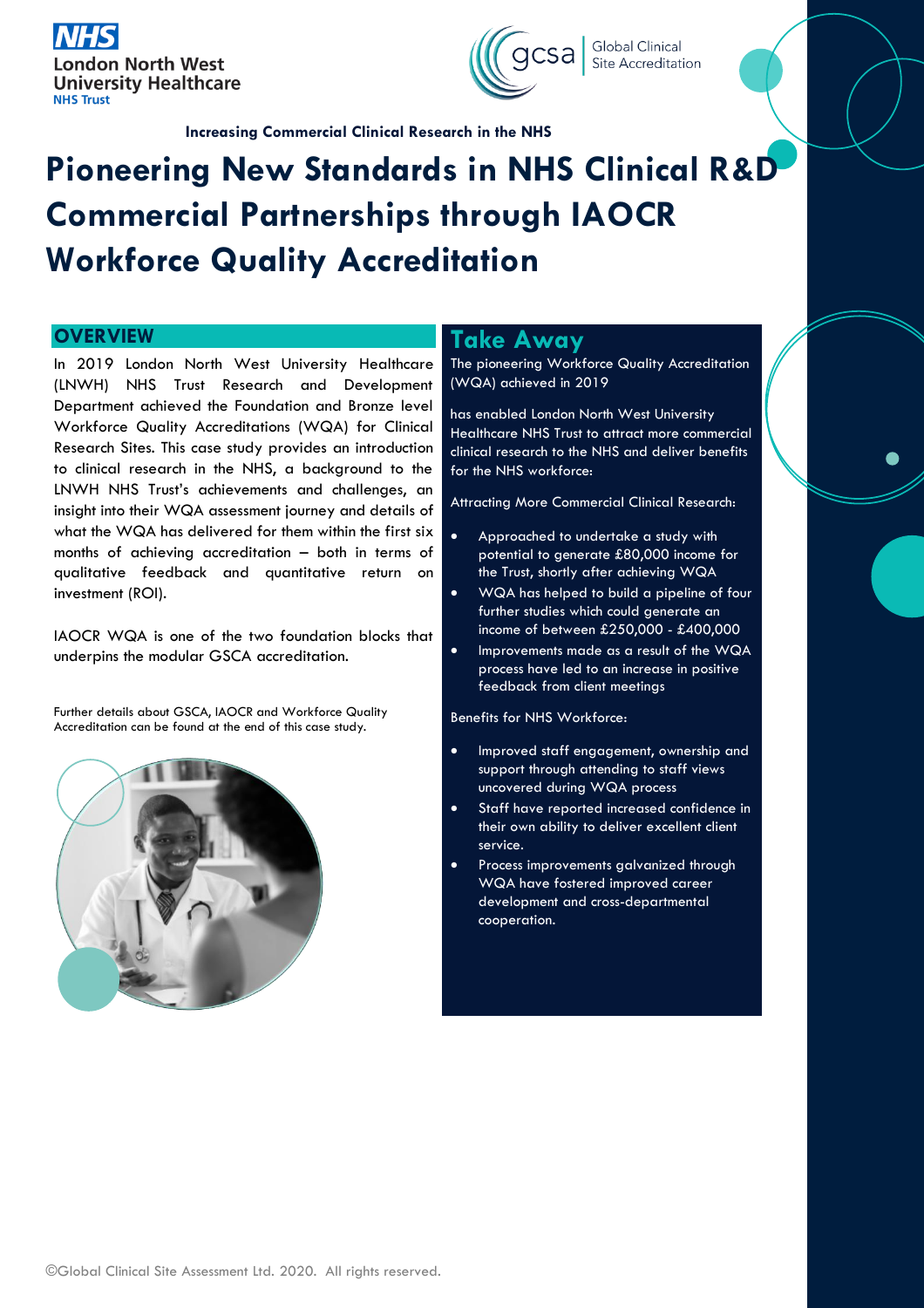



**Increasing Commercial Clinical**  Site Accreditation **Research in the NHS**

#### **Clinical Research in the NHS**

Clinical research represents a high value and essential global industry that is highly-competitive and fast-evolving. The global clinical trials market was estimated to be worth £38.1 billion in 2019, and provides immeasurable value to patients.

The NHS is the UK's public healthcare system and one of the world's largest employers with a workforce of around 1.7 million people. Collectively it includes NHS England, NHS Scotland, NHS Wales, and the affiliated Health and Social Care (HSC) in Northern Ireland. NHS England operates based on a system of NHS Trusts, an organisational unit generally serving either a geographical area, tertiary services or a specialised function, such as an ambulance service.

The NHS is an integral part of the clinical research industry in the UK, supporting both

commercial and non-commercial arms in order to bring innovative new treatments to patients. According to a report commissioned by the NIHR CRN (UK's National Institute for Health Research Clinical Research Network), clinical research generated an estimated value of £8 billion of gross added value and 47,467 full time equivalent jobs for the UK over the three-year period spanning the financial years 2016 – 2019.

#### **LNWH Trust – A Reputation for Pioneering Excellence**

The London North West University Healthcare NHS Trust is one of the largest integrated care trusts in the country and the Trust's Research and Development (R&D) Department has a long-standing reputation for pioneering excellence. The Trust cares for a population of over a million people in the region of north west London. With over 3,000-5,000 clinical research trials participants recruited each year they have a good patient recruitment and research record and, as part of their commitment to supporting research across the sector, they have spearheaded a number of national initiatives including:

- 1. Introducing a patient retention and transfer model for patients recruited for research studies treated at a main treatment centre who are subsequently transferred to their local care provider> Previous work includes stroke patients from hyper-acute stroke units to local NHS Trusts after primary treatment, ensuring they stay in the assigned clinical trial and this promoted improved working with partner trusts.
- 2. Designing an innovative process and contract to transfer patients from NHS organisations into commercial Phase 1 units; which successfully passed HRA (Health Research Authority) review.

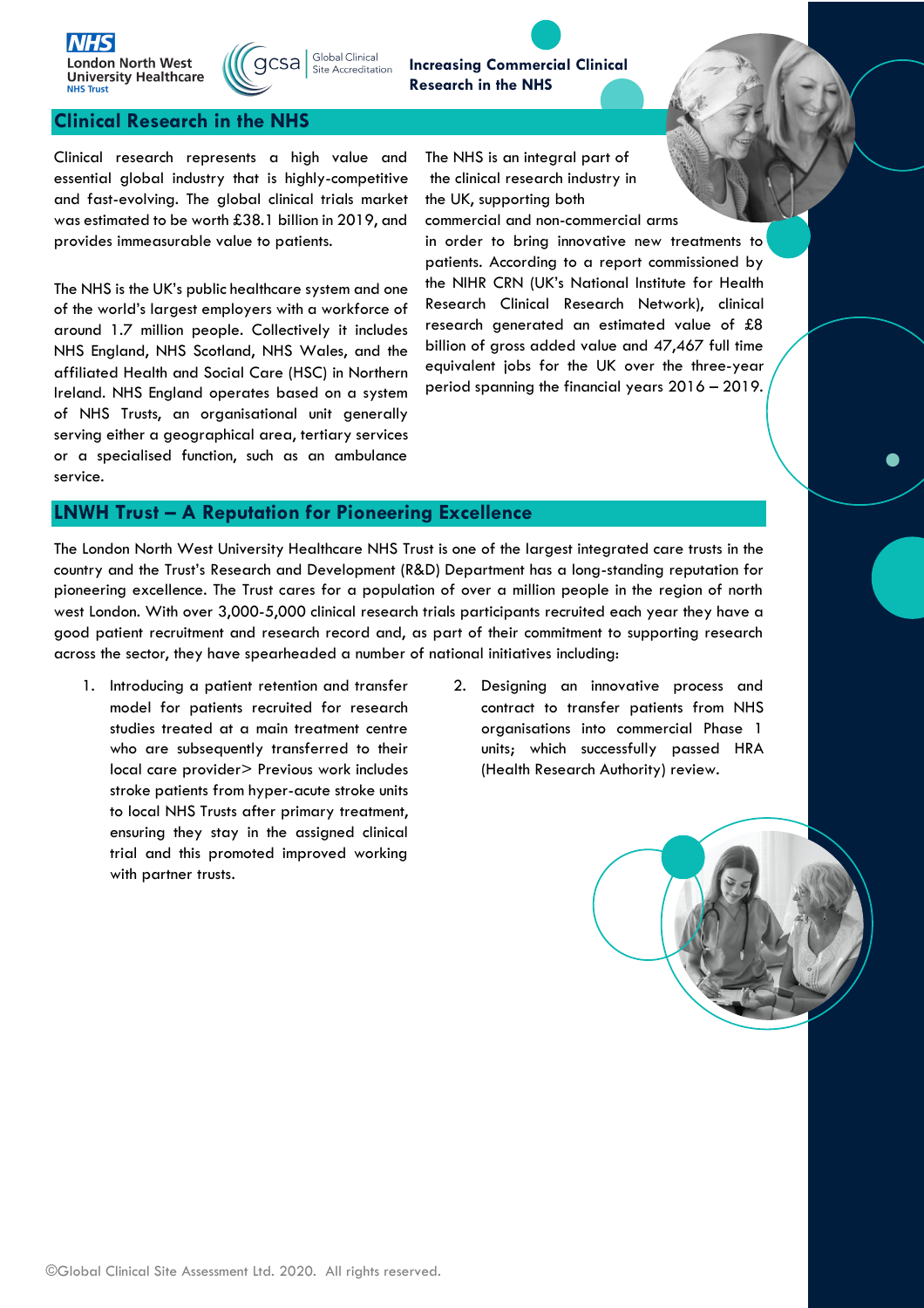



3. Working with the School of Pharmacy at University College London (UCL) to develop a pharmacy training programme for "Qualified Persons" focused on improving clinical trial pharmacy support for NHS and commercial clinical trials [https://www.ucl.ac.uk/pharmacy/study/](https://www.ucl.ac.uk/pharmacy/study/qualified-persons-training/qualified-person) [qualified-persons-training/qualified](https://www.ucl.ac.uk/pharmacy/study/qualified-persons-training/qualified-person)[personl](https://www.ucl.ac.uk/pharmacy/study/qualified-persons-training/qualified-person);

## **Increasing Commercial Clinical Research in the NHS**

4. Formed one of the first Patient Research Forums in the North West London area with patients supporting researchers with the designing, training, document development and methodology. The forum is integrated into the day-to-day working of the R&D Department. This model was subsequently adopted by other Trusts within and outside the area.

To further demonstrate their commitment to clinical research and in support of their focus on being a leader in developing best practices and raising standards throughout the NHS clinical research sector, the Trust pioneered the IAOCR Clinical Research Site Workforce Quality Accreditation (WQA) in 2019 becoming the first NHS Trust to undergo WQA assessment and also the first NHS Trust to commence their journey towards the new Global Clinical Site Accreditation (GCSA) of which WQA is an essential foundation module.

# **More Innovative Treatment Options for Patients Through Increased Commercial Clinical Trials**

The two organisations came together through the IAOCR Clinical Research Industry Leaders Think Tank, supported by Jonathan Sheffield, CEO of the UK's NIHR CRN. As a key member of the Think Tank community Dr Alan Warnes, Assistant Director of LNWH R&D Department, identified a unique opportunity to pioneer accreditation within the NHS, aligning LNWH R&D to work seamlessly with commercial organisations.

Building on established standards for clinical research, in 2019 the LNWH NHS Trust R&D Department underwent the thorough independent accreditation process. The focus was on evaluating processes and performance systems aligned to competence and engagement to ensure a "quality built in" approach to providing best-in-class services to clinical trials patients and commercial partners, centred around workforce excellence.

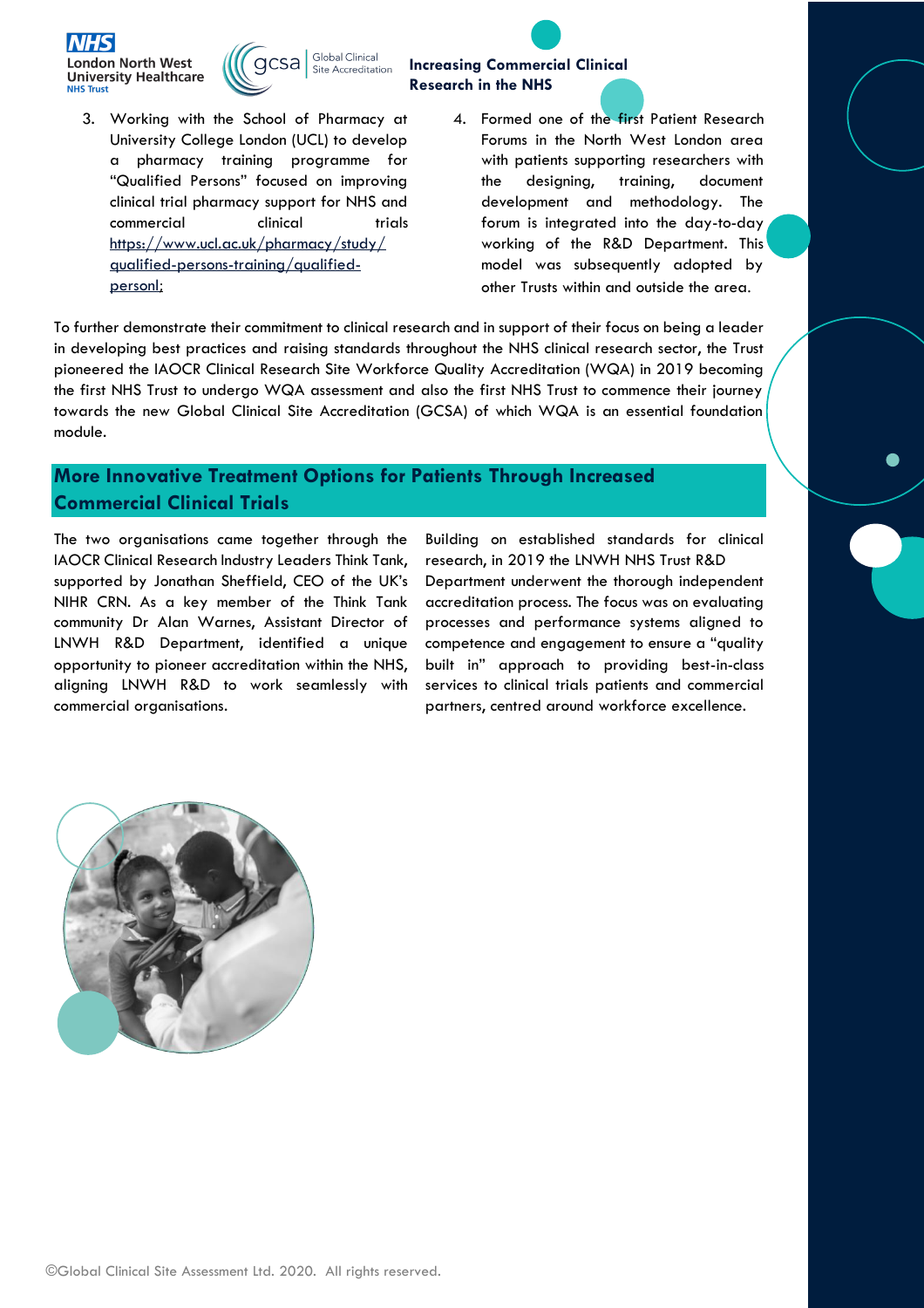



#### **Goals – Drivers for Accreditation**

To demonstrate commitment to their patients and research, the LNWH NHS Trust R&D Department wanted to have their processes and performance systems independently evaluated to gain a true insight into how well they were servicing their clients and supporting their employees.

"As a department within an NHS Trust, we recognised we needed to differentiate ourselves from the commercial and non-

**Increasing Commercial Clinical** 

**Research in the NHS**

commercial competition and evidence that we work to international best practice standards, said Simon Lewis, Head of Research Operations & Governance, LNWH. "The Department recognised that the IAOCR Workforce Quality Accreditation assessment process would provide a clear solution to a number of challenges, by placing workforce at the centre of the business."

Prior to commencing the accreditation process the following business goals and drivers for WQA accreditation were identified:

#### **Drivers for Accreditation**

- 1. Stay ahead of the competition through better performance;
- 2. Stand out as an attractive and competitive place for commercial companies to run their clinical trials;
- 3. Be an employer of choice improve staff interactions, engagement, performance and career opportunities through involvement in clinical research and robust people processes and performance management systems.

#### **Business Goals**

information.

- 1. Workforce and processes ensuring alignment with industry to establish trust and confidence with the commercial sector and increase commercial output;
- 2. R&D Workforce Roles ensuring everyone understood the valuable contribution they made, knew they were valued and that they were working to good quality standards;
- 3. Identifying skills gaps and raising best practice across the department with identifiable

#### **The WQA Process**

The WQA assessment included a detailed review of the Trust's organisational-level policies and procedures for LNWH's R&D Department, validated through online surveys and face-to-face interviews with staff. Feedback and information was gathered from all staff in the Department spanning Delivery, Governance, Pharmacy & Radiology areas of the organisation.

LNWH provided information on high level organisational imperatives such as how employees align to the organisation's strategy, as well as detailed information on their training, competence verification and accreditation processes. Broadly the assessment for the Foundation and Bronze levels covered:

- Appropriate job descriptions;
- Access to core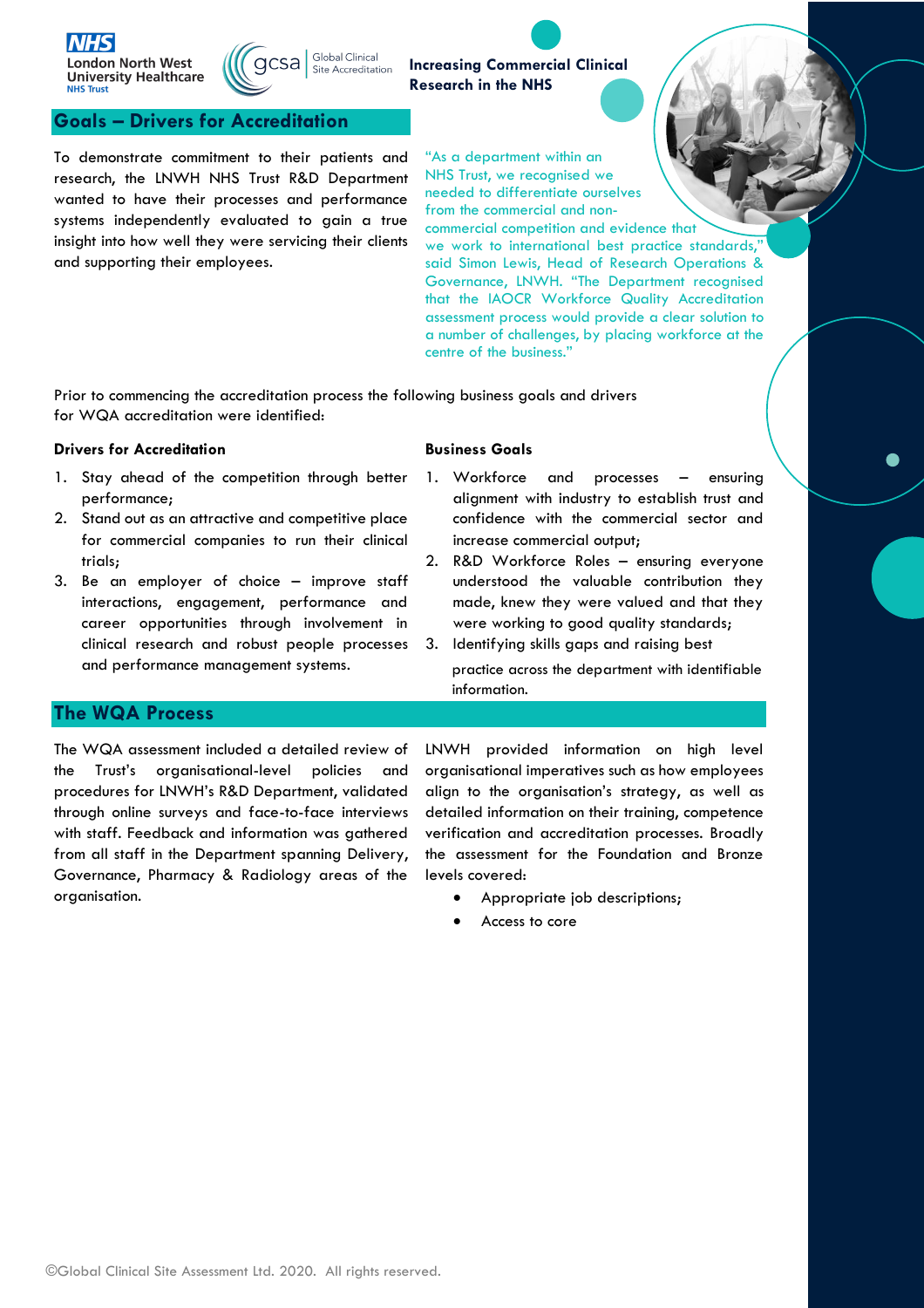



**Increasing Commercial Clinical Research in the NHS**

"The assessment process was robust and engaging, yet not time-consuming," said Simon

Lewis, Head of Research Operations & Governance, LNWH. "The feedback gathered as part of the accreditation assessment process was incredibly valuable as it highlighted gaps where we could make improvements. Staff enjoyed the consultation process and found the whole experiencing motivating, they felt like they had an opportunity to help improve things and take ownership."

technical skills

- training programmes;
- "Red flag" system for identifying lack of competence in high risk areas (patient safety, data integrity, business critical areas);
- Robust and systematic performance appraisal/management systems.

#### **Outcomes**

Within six months of achieving the Foundation & Bronze level WQA, LNWH NHS Trust R&D Department has evidenced they are…

#### **… a true EMPLOYER OF CHOICE**

- WQA has helped to attract new talent to the organisation;
- Staff have reported increased confidence in their own ability to deliver excellent client service;
- Staff felt valued and their views were taken on board, which improved ownership and support throughout the department;
- Process improvements galvanised through WQA have fostered improved career development and cross-departmental cooperation;

Improved staff engagement, ownership and support through attending to staff views that were uncovered during the WQA process.



#### **…a PARTNER OF CHOICE FOR COMMERCIAL CLINICAL TRIALS**

- Shortly after achieving WQA, the Trust was approached to undertake a study, which has the potential to generate £80,000 income for the Trust;
- WQA has helped to build a pipeline of a further four studies which could generate income between £250,000 and £400,000;
- Clients are reassured by the independent nature of the WQA – LNWH R&D Department has a skilled, engaged, high quality workforce throughout the department;
- WQA evidences commitment to efficiency, quality and value for money;
- Improvements made as a result of the WQA process have led to an increase in positive feedback from client meetings;
- WQA has heightened the profile of research within the organisation, which

can be barrier for some R&D departments in large organisations.

Cont.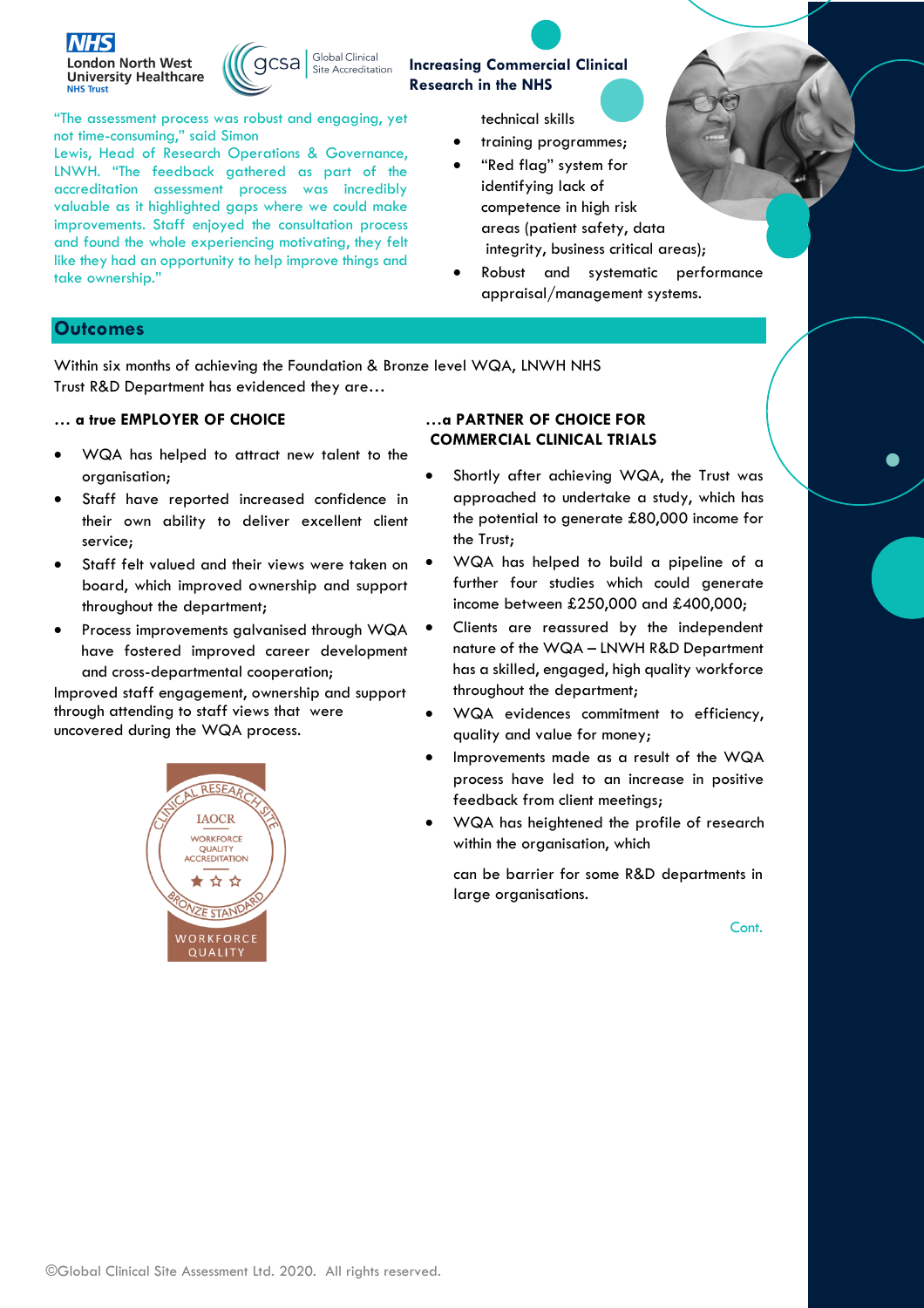



### **Increasing Commercial Clinical Research in the NHS**

#### **…a PIONEER OF EXCELLENCE WITHIN THE NHS**

LNWH NHS Trust R&D Department:

- Is the first NHS Trust to achieve the WQA, highlighting to industry their efficacy of working;
- Have been shortlisted for two prestigious Health Service Journal awards in the following categories '*People & Organisational Development Initiative of the Year*' and '*Operations and Performance Initiative of the year*';
- Can confidently provide additional competitive resource for commercial clinical research in the NHS;
- Have implemented best-in-class workforce quality standards, having addressed identified gaps in workforce development, management and processes. These were improved by restructuring ways of working and revaluating systems and processes.

#### **Independent Assessment of LNWH**

LNWH met all requirements for the Foundation and Bronze level WQA awards and in many areas excelled. In a like-for-like comparison, IAOCR noted that LNWH R&D Department outperformed many commercial organisations in some areas. Areas of excellence were identified as follows:

#### **Risk Mitigation & Patient Centricity**

LNWH has a number of well documented and robust processes which outline the potential risks within the organisation and how they can be mitigated. From the group sessions and one-to-ones, there was a very strong sense of the need to put patient care at the heart of everything that takes place in clinical research and the wider organisation which is to be commended.

#### **Focus on Development of Technical Competence & Access to Senior Staff**

There are excellent documents for staff outlining the range of learning opportunities available to them to reach technical competence. There was strong evidence of more senior staff making themselves available to employees in the early weeks and months of their employment.

#### **Values-Aligned Performance Management & Focus on Employee Clinical Research Experience**

LNWH has an excellent appraisal system which focusses both on the 'what' (specific objectives for each employee), as well as the 'how' – aligned to their HEART values (Honesty, Equality, Accountability, Respect, Teamwork). Very few organisations have this balance in the way they carry out staff assessment. There was a genuine sense that the wider line management team, within the inevitable demands of workload, were making real efforts to improve the employee experience in clinical research.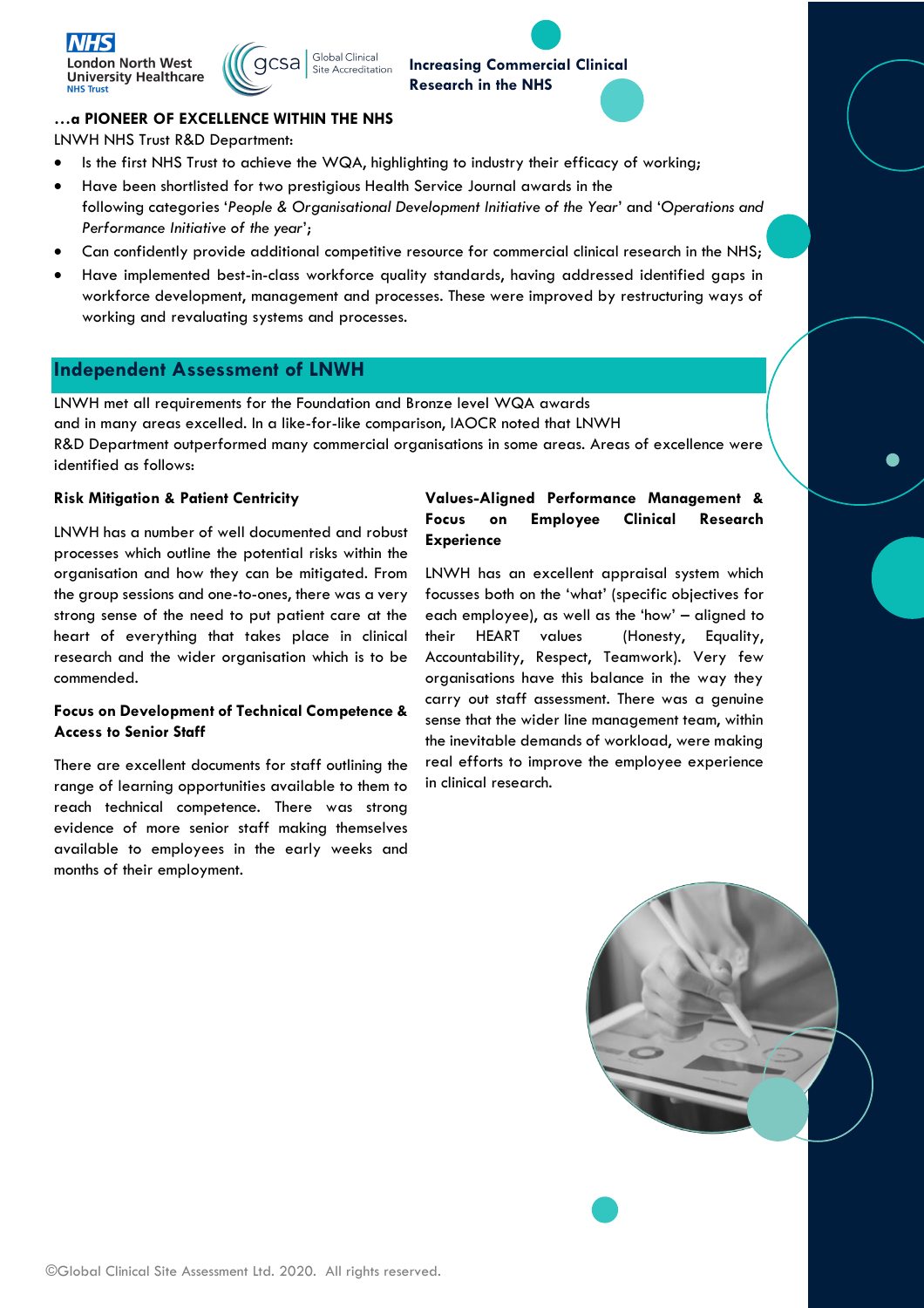



Site Accreditation

### **About GSCA About IAOCR**

Global Clinical Site Accreditation is a global standard that puts patients at the heart of clinical research. Its purpose is to increase capacity and quality of clinical research to bring more innovative treatment options to patients.

The robust and independent GCSA standard fosters seamless collaboration between Sponsors/CROs and Clinical Research Sites through a transparent, objective and consistent assessment process.

GCSA takes a modular-based approach to assessment and accreditation, awarding certification marks as site organisations progress through the 6 key stages of the client and patient journey, and upon passing assessment of the two foundation modules that underpin the patient and client experience: R&D Commercial Strategy and Workforce Quality (which integrates IAOCR's Bronze Level Workforce Quality Accreditation).

GCSA accreditation standards have been developed to address industry needs and are ratified by the GCSA Global Advisory Board, which consists of representatives from the world's leading clinical research organisations.



#### **Increasing Commercial Clinical Research in the NHS**



IAOCR is the International Accrediting Organisation for Clinical Research. It was founded in 2011 in direct response to demands from industry for global standards for clinical research workforce. Over the past nine years IAOCR has:

• Pioneered and facilitated an initiative focused on supporting a "Significant Growth Opportunity for the UK Clinical Research Sector Pre-Brexit and Beyond". This involved bringing together industry leaders in a post-Brexit vote Summit Meeting, presenting a white paper to

the Prime Minister and subsequently working with the Dept of Health and NIHR on the Patient Recruitment Centres concept.

- Worked with industry to develop a broad range of "Internationally Qualified Professional" standards of accreditation for clinical research professionals working in a wide variety of roles. The Qualified Professional accreditations are widely-recognised as the industry gold standard in terms of robustness and being internationally recognisable.
- Pioneered robust and meaningful accreditation of individuals, training courses and organisations across the clinical research supply chain.
- Led a number of IAOCR Clinical Research Industry Leaders Think Tanks in the UK and USA, bringing together clinical research senior leaders, Regulators and Parliamentarians to address issues and shape best practices.

Pioneered the development of Core Global Competency Frameworks which are now used by the world's leading clinical research organisations.